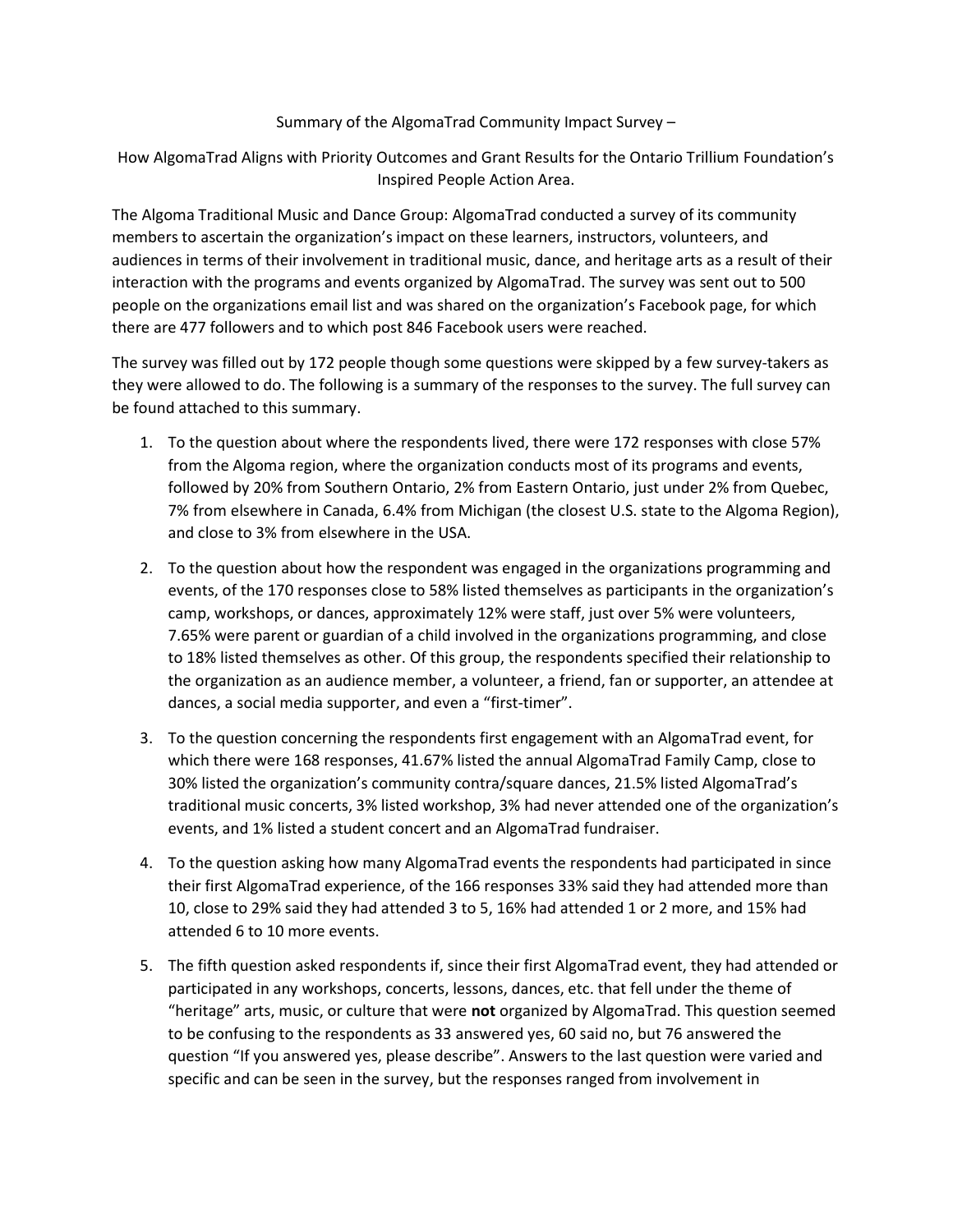community traditional dances, concerts, festivals, workshops, art classes, camps, fiddle events, theatre, highland games, and participating as performers in musical concerts and festivals.

- 6. Question 6 was intended to find out if attendance by the respondents at "heritage" arts, music, or culture events not organized by AlgomaTrad from Question 5 was a **direct** result of their attendance in an AlgomaTrad event. Of the 138 responses, 52% said yes, close to 32% said no, and around 16% said they weren't sure.
- 7. Question 7 asked the respondent if their experience with AlgomaTrad had inspired them to take on an art or cultural leadership role in their own community. Like question number 5, the question seemed to confuse the 163 respondents, as 19 said yes, 87 said no, but 57 responded to "If you answered yes, please explain". The responses to this question were once again varied from being inspired to have more energy and ideas at work in the cultural sector, to leading and calling dances, as well as giving lessons and instructions, serving on arts boards, hosting and promoting concerts, producing fundraisers, organizing site tours, performing, involvement in folk orchestras, organizing multi-generational music jams and concerts, etc. All responses are available in the survey and a lot of answers talk specifically of how AlgomaTrad has inspired respondents to play more of a role in the arts.
- 8. The final question asked respondents to Strongly Agree, Agree, Neither Agree nor Disagree, Disagree or Strongly Disagree to the statement: AlgomaTrad increases access to arts-based learning opportunities and compelling artistic, cultural, and heritage experiences for Ontarians. Of the 170 respondents, 83.5% Strongly Agreed with this statement, 13.5% Agreed, 1.76% neither agreed nor disagreed, and 2 respondents Strongly Disagreed.

There are several important conclusions from this survey:

- That the organizations major impact is in its home region of Algoma (just over 50% of respondents), but there is a significant impact amongst its participants from elsewhere in Ontario who made up over 20% of the respondents.
- That AlgomaTrad is successful in inspiring those attending its programs and events to involve themselves in more arts and culture programs and events, with close to half the respondents listing events and programs that they have attended since their first AlgomaTrad event and with 52% (72 out of 136) of respondents agreeing that they attended other heritage arts, music, and cultural events as a direct result of their attendance at AlgomaTrad events. Furthermore, this attendance to these other programs and events was considerable as a third of the respondents attended more than 10 of these kinds of activities and another 43% attended between 3 and 10 such activities.
- That the organization has a considerable impact on leadership in heritage arts and culture with 57 out of 163 respondents enthusiastically listing leadership roles they have taken in their own communities after being involved in AlgomaTrad events and programs.
- And finally, that AlgomaTrad "increases access to arts-based learning opportunities and compelling artistic, cultural, and heritage experiences for Ontarians", a statement that 97% of the respondents (165 out of 170) either strongly agree or agree with.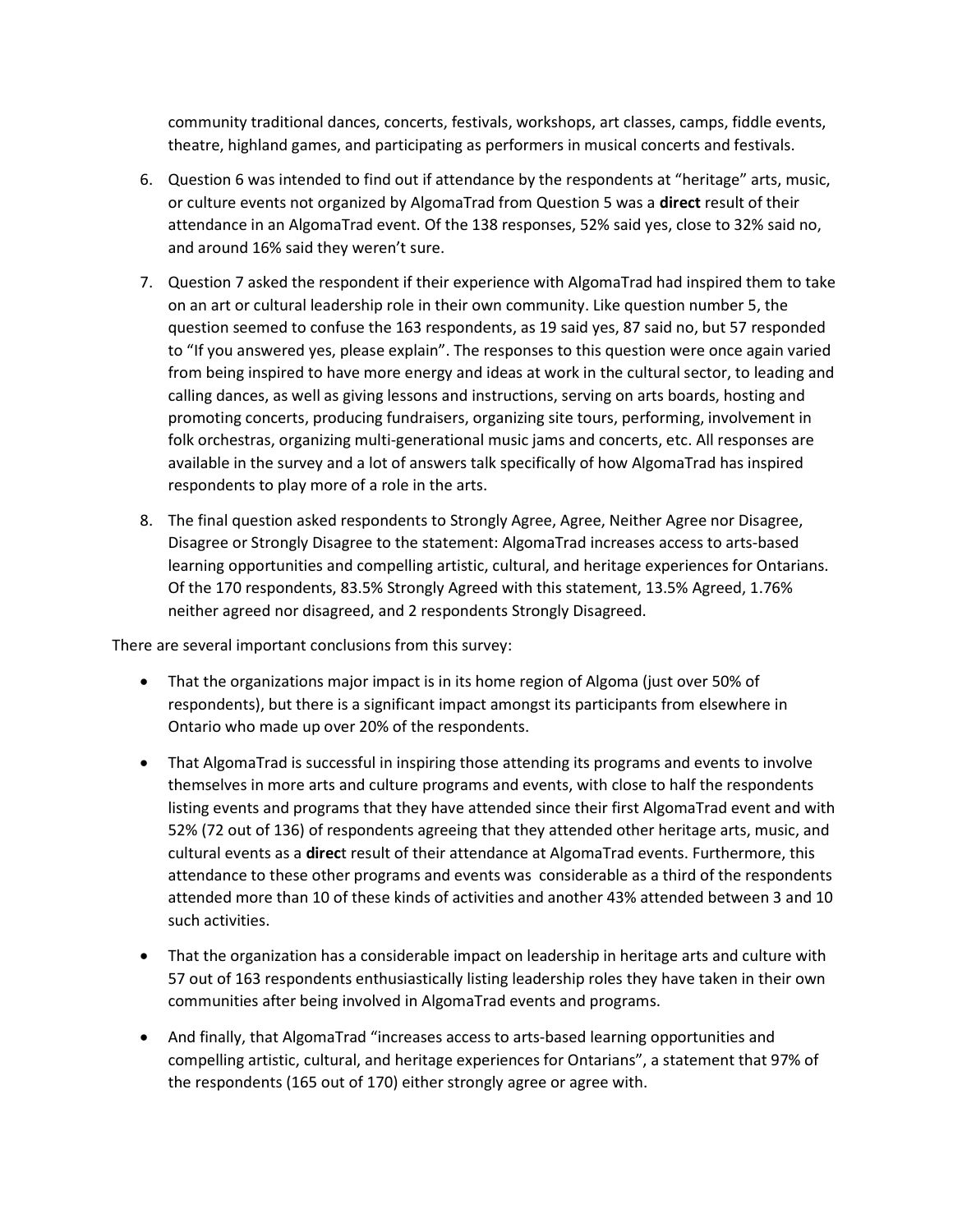The survey, then, shows that AlgomaTrad's programs and events aligns with the Ontario Trillium Foundation's Priority Outcome of "More people connect with culture, heritage and the arts" from the Inspired People action area of the Grow Stream. As well, this data and the resounding respondent support for AlgomaTrad in Question 8 demonstrates that AlgomaTrad's programs and events also support the Grant Result from the same Inspired People action area in the Grow Stream as the wording for this question is verbatim from this Grant Result.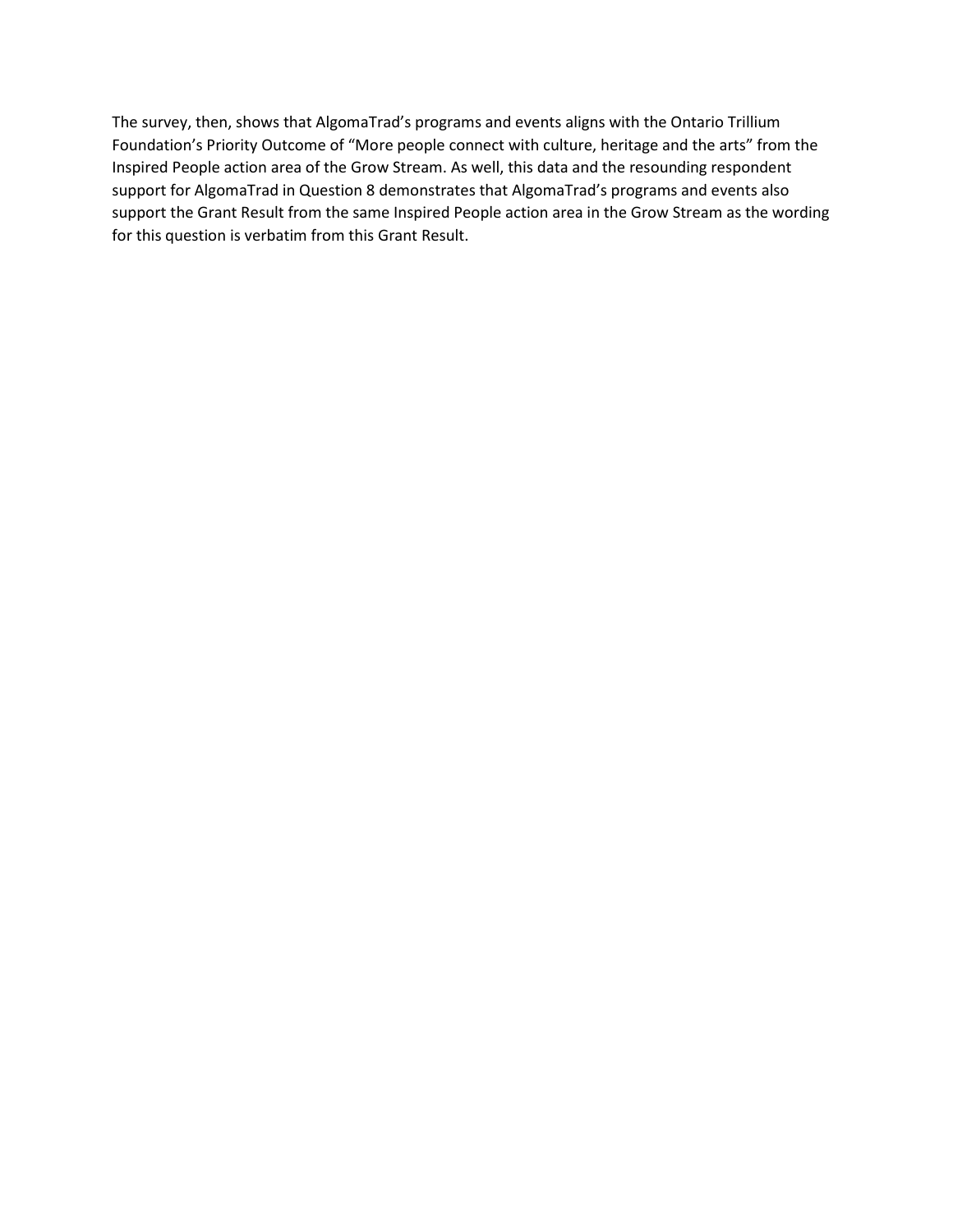

# **Q1 Which geographical area do you live in?**

| <b>Answer Choices</b>              | <b>Responses</b>         |
|------------------------------------|--------------------------|
| Algoma                             | 56.98%<br>98             |
| Northern Ontario other than Algoma | 2.33%<br>$\overline{4}$  |
| Eastern Ontario                    | 2.33%<br>$\overline{4}$  |
| Southern Ontario                   | 35<br>20.35%             |
| Quebec                             | 3<br>1.74%               |
| Elsewhere in Canada                | 12<br>6.98%              |
| Michigan                           | 11<br>6.40%              |
| Elsewhere in USA                   | 5<br>2.91%               |
| Elsewhere in the world             | $\mathbf{0}$<br>$0.00\%$ |
| Total                              | 172                      |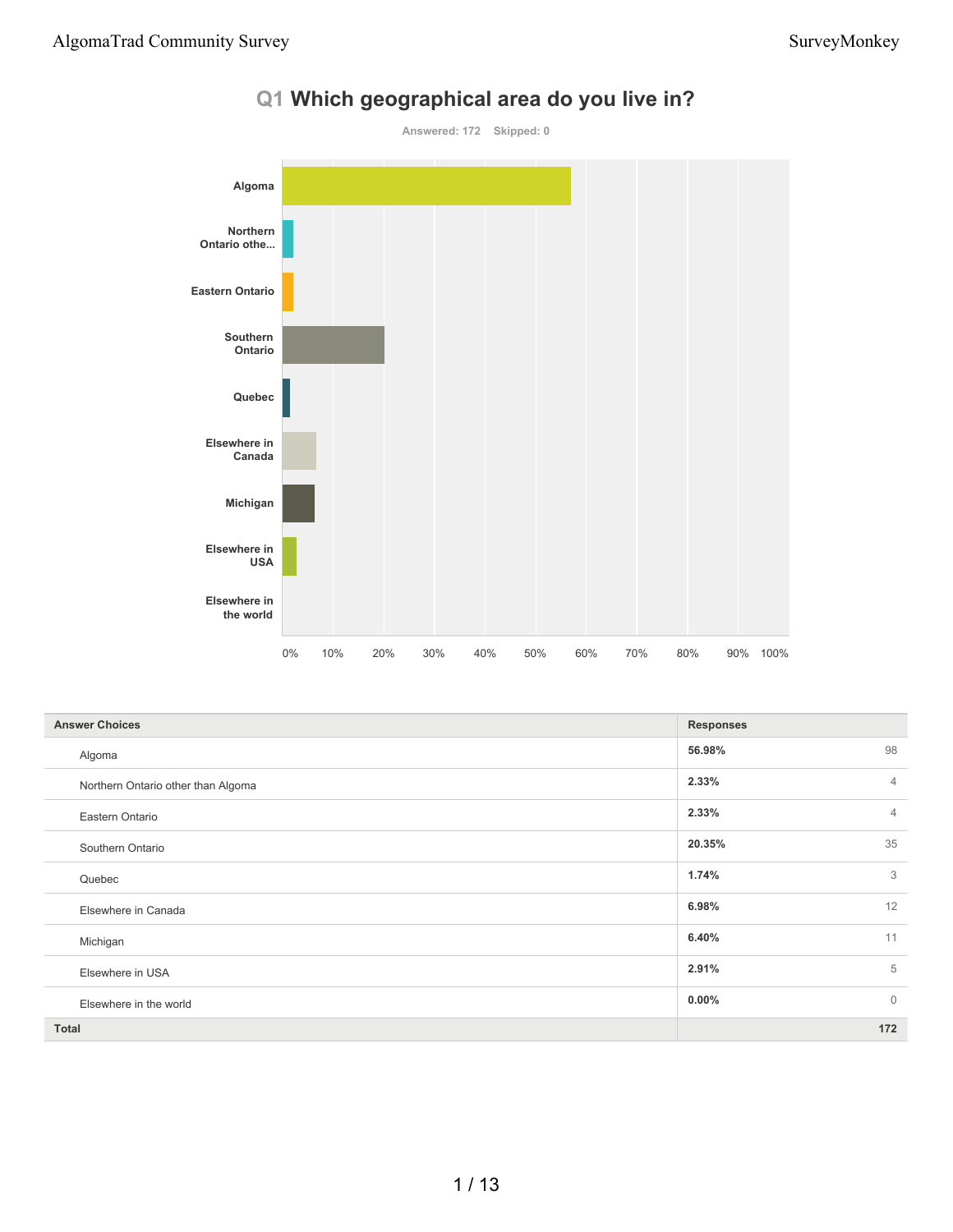### **Q2 Please choose the one category that best represents your level of participation with AlgomaTrad.**



| <b>Answer Choices</b>                        | <b>Responses</b> |
|----------------------------------------------|------------------|
| Participant in event (camp, workshop, dance) | 98<br>57.65%     |
| Staff                                        | 11.76%<br>20     |
| Volunteer                                    | 5.29%<br>9       |
| Parent or guardian                           | 7.65%<br>13      |
| Other (please specify)                       | 17.65%<br>30     |
| <b>Total</b>                                 | 170              |

| #              | Other (please specify)                           | Date               |
|----------------|--------------------------------------------------|--------------------|
|                | Supporter / friend of                            | 6/23/2017 10:55 AM |
| 2              | audience                                         | 6/23/2017 7:54 AM  |
| 3              | Attend concerts                                  | 6/22/2017 6:51 PM  |
| $\overline{4}$ | Concerts                                         | 6/20/2017 12:35 PM |
| 5              | square dancing                                   | 6/19/2017 11:13 PM |
| 6              | Fan                                              | 6/19/2017 11:44 AM |
| $\overline{7}$ | volunteered in kitchen once, billeted staff once | 6/19/2017 10:26 AM |
| 8              | evening of dancing                               | 6/19/2017 8:20 AM  |
| 9              | Interested artist                                | 6/18/2017 7:11 PM  |
| 10             | Media supporter                                  | 6/18/2017 10:35 AM |
| 11             | concert attendee                                 | 6/18/2017 8:36 AM  |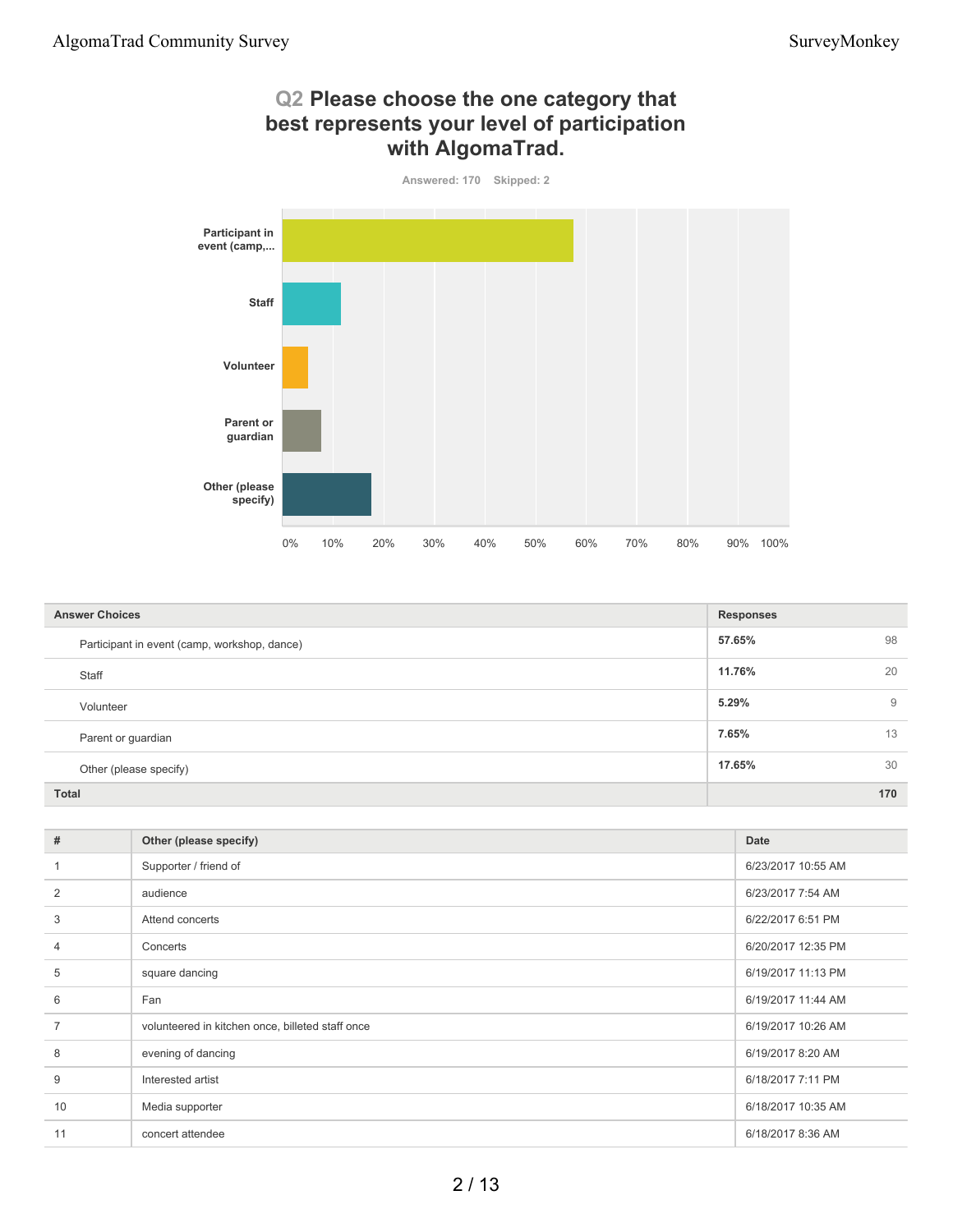| 12 | interested in participating in an event/relatives told me about it      | 6/17/2017 10:22 PM |
|----|-------------------------------------------------------------------------|--------------------|
| 13 | I share on social media everything I can to spread the word.            | 6/17/2017 6:52 PM  |
| 14 | first timer                                                             | 6/17/2017 4:25 PM  |
| 15 | Guest facilitator with Thinking Rock Community Arts                     | 6/17/2017 2:39 PM  |
| 16 | fan club, grateful land owner                                           | 6/17/2017 1:18 PM  |
| 17 | participant and volunteer                                               | 6/17/2017 12:51 PM |
| 18 | Staff, Volunteer, Participant                                           | 6/17/2017 12:28 PM |
| 19 | Attending concerts                                                      | 6/17/2017 11:47 AM |
| 20 | audience                                                                | 6/17/2017 11:12 AM |
| 21 | participant in contra-square dance events                               | 6/17/2017 9:10 AM  |
| 22 | attend shows                                                            | 6/17/2017 9:05 AM  |
| 23 | Visitor                                                                 | 6/17/2017 8:36 AM  |
| 24 | audience                                                                | 6/17/2017 8:31 AM  |
| 25 | contra                                                                  | 6/17/2017 8:29 AM  |
| 26 | audience                                                                | 6/17/2017 8:26 AM  |
| 27 | <b>Breakfast volunteer</b>                                              | 6/17/2017 8:07 AM  |
| 28 | your music                                                              | 6/17/2017 7:48 AM  |
| 29 | I haven't made it yet but it would be as a participant                  | 6/17/2017 7:12 AM  |
| 30 | Signed up two weeks ago to get on mailing list for ongoing information. | 6/17/2017 4:20 AM  |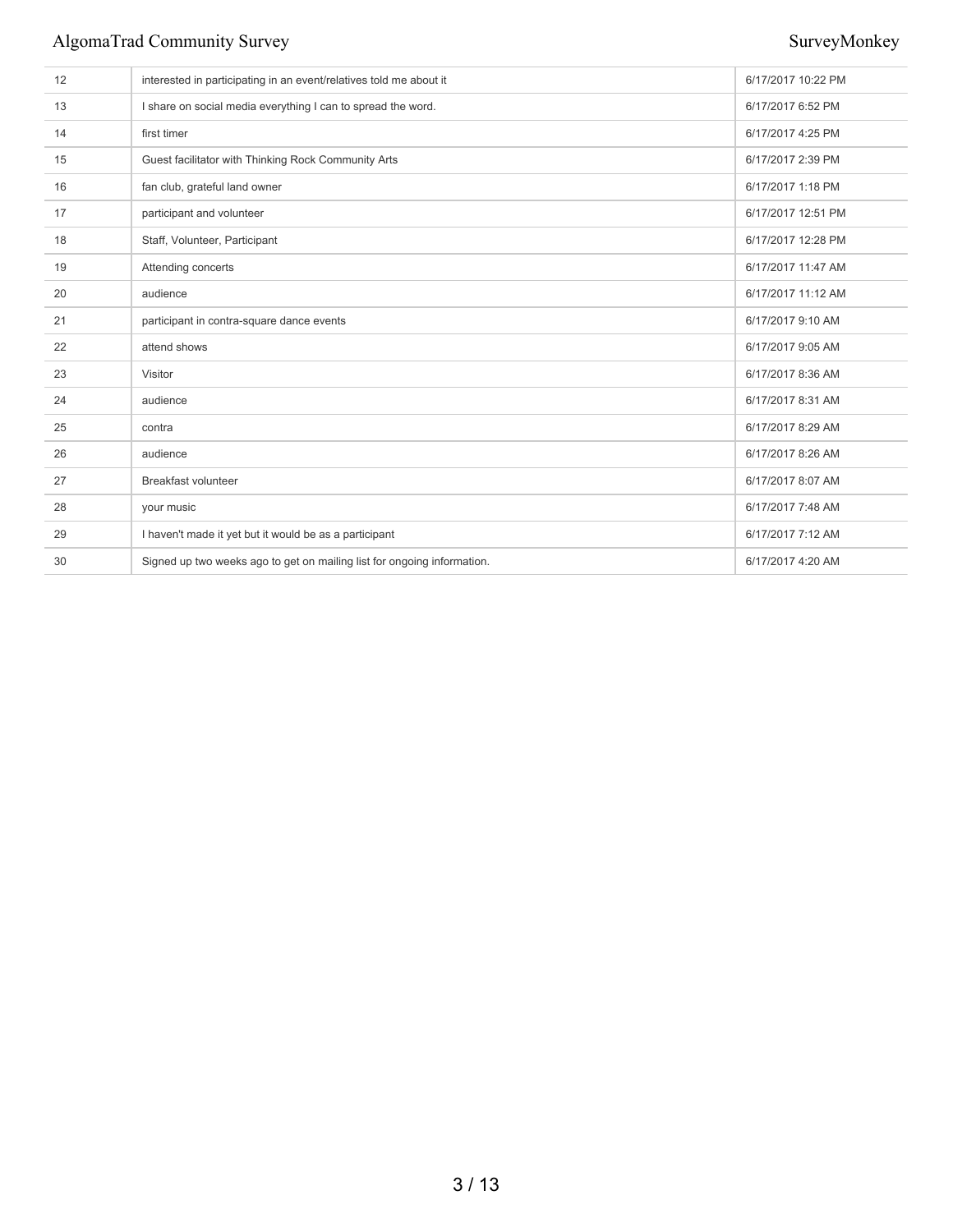

## **Q3 What was the first AlgomaTrad event that you participated in?**

| <b>Answer Choices</b>                    | <b>Responses</b> |   |
|------------------------------------------|------------------|---|
| Annual summer music camp                 | 41.67%<br>70     |   |
| A Workshop                               | 2.98%            | 5 |
| Contra-square dance                      | 29.76%<br>50     |   |
| Traditional music concert                | 21.43%<br>36     |   |
| I have never been to an AlgomaTrad event | 2.98%            | 5 |
| Other (please specify)                   | 1.19%            | 2 |
| <b>Total</b>                             | 168              |   |

| Other (please specify) | Date              |
|------------------------|-------------------|
| student concerts       | 6/19/2017 6:32 PM |
| Trivia Night           | 6/18/2017 9:33 AM |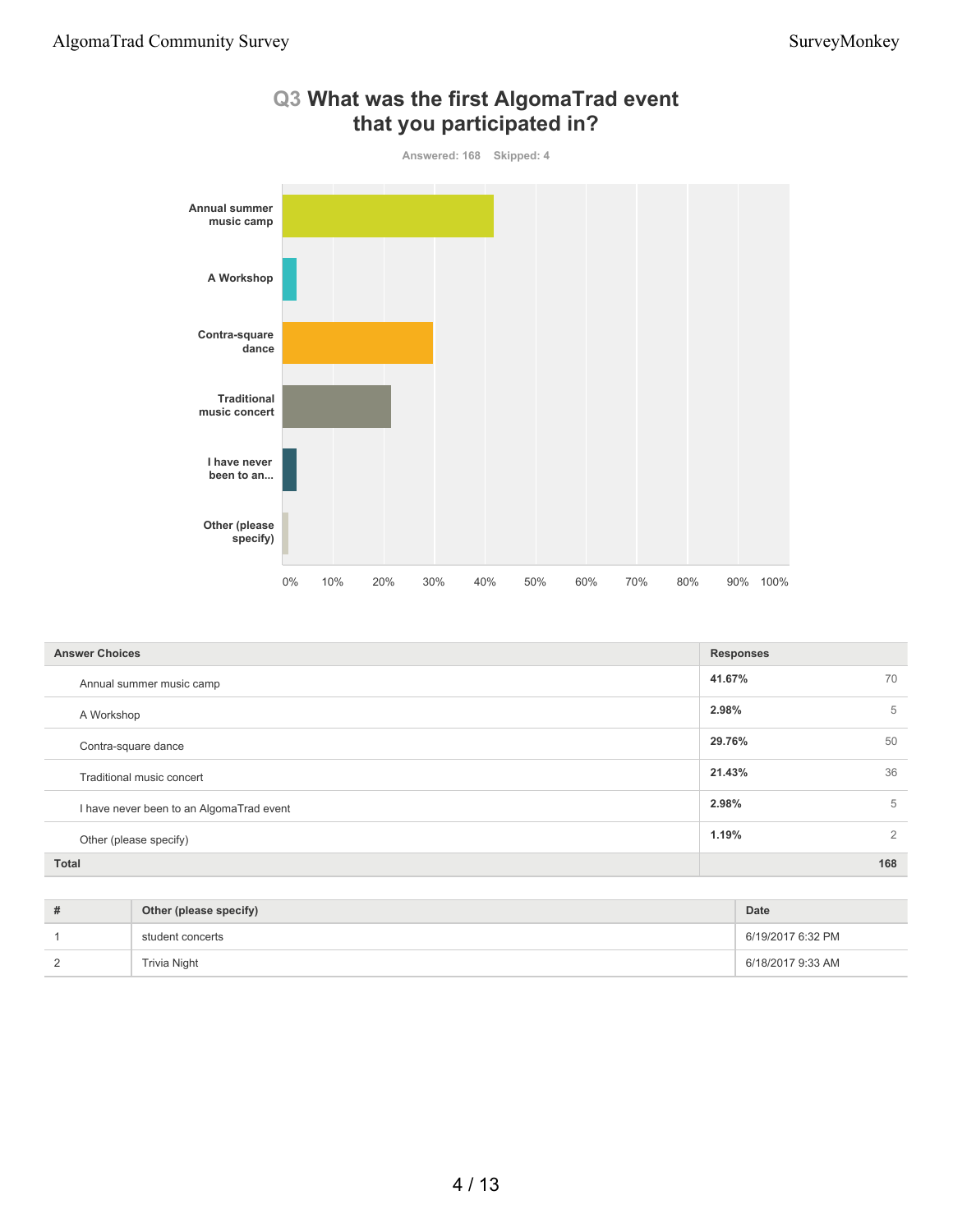## **Q4 How many AlgomaTrad events have you participated in since your first experience?**



| <b>Answer Choices</b>                         | <b>Responses</b> |  |
|-----------------------------------------------|------------------|--|
| 1 or 2                                        | 16.27%<br>27     |  |
| 3 to 5                                        | 28.92%<br>48     |  |
| 6 to 10                                       | 25<br>15.06%     |  |
| more than 10                                  | 33.13%<br>55     |  |
| I have only ever been to one AlgomaTrad event | 6.63%<br>11      |  |
| <b>Total</b>                                  | 166              |  |

### 5 / 13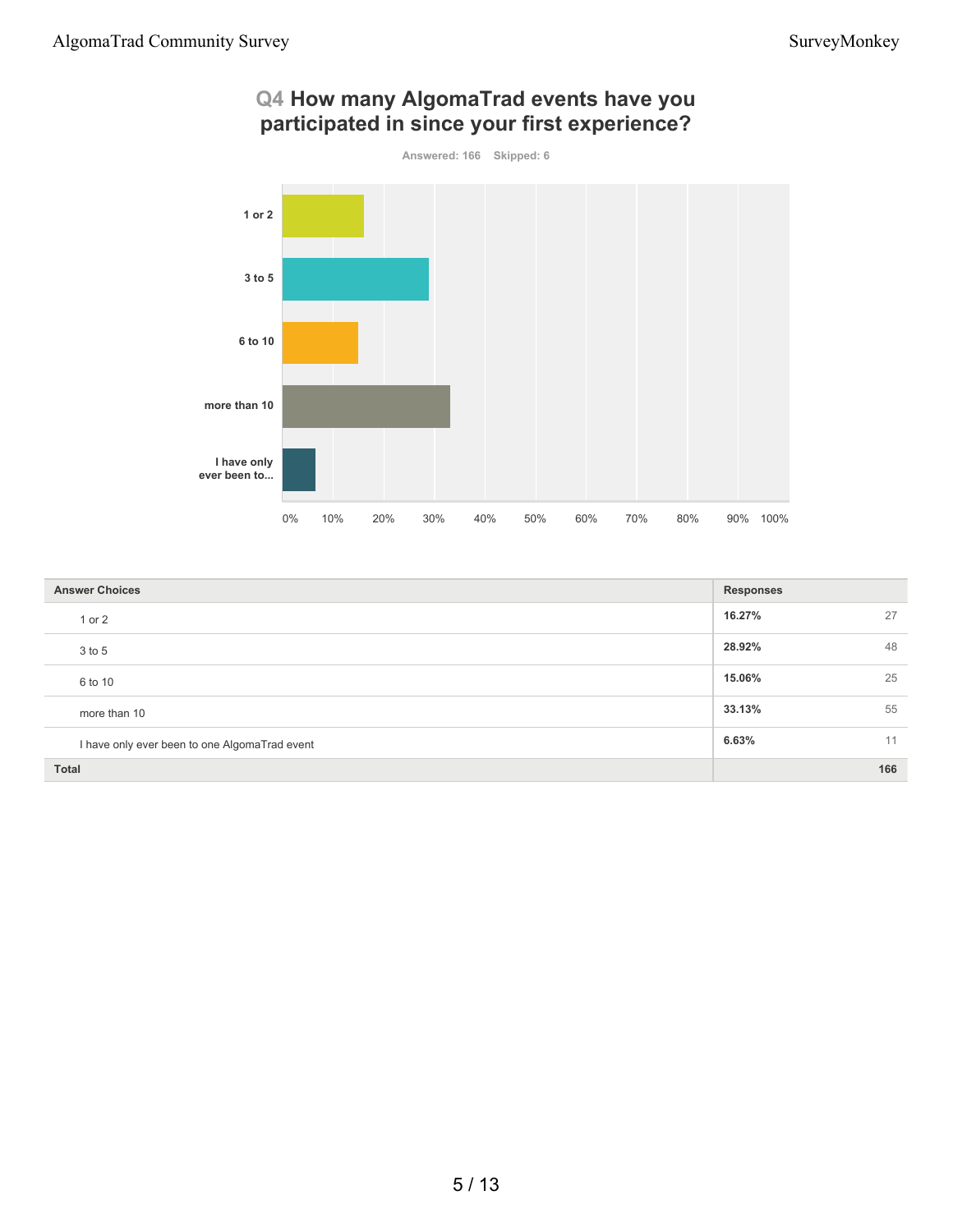**Q5 Since you participated in your first AlgomaTrad event, have you attended or participated in any workshops, concerts, lessons, dances, etc., that fell under the theme of "heritage" arts, music or culture that were not organized by AlgomaTrad?**



| <b>Answer Choices</b>                | <b>Responses</b> |     |
|--------------------------------------|------------------|-----|
| Yes                                  | 19.53%           | 33  |
| <b>No</b>                            | 35.50%           | 60  |
| If you answered yes, please describe | 44.97%           | 76  |
| <b>Total</b>                         |                  | 169 |

| #              | If you answered yes, please describe                                                      | Date               |
|----------------|-------------------------------------------------------------------------------------------|--------------------|
|                | Many things: conferences, workshops, concerts, lessons                                    | 6/23/2017 10:55 AM |
| 2              | Seems that most concerts folk, blues or rap are heritage for someone                      | 6/21/2017 10:20 PM |
| 3              | Contra dance at various venues around algoma                                              | 6/20/2017 3:45 PM  |
| $\overline{4}$ | Michigan events sponsord by LSSU or CMU public Radio                                      | 6/20/2017 12:35 PM |
| 5              | other veillée (traditional music and dance)                                               | 6/19/2017 11:13 PM |
| 6              | Contra dances in Petosky and Lansing Michigan                                             | 6/19/2017 6:20 PM  |
| $\overline{7}$ | Music concert                                                                             | 6/19/2017 5:40 PM  |
| 8              | Music get-togethers, jam sessions (Irish, Quebecois, contra dance)                        | 6/19/2017 3:18 PM  |
| 9              | catalogne weaving and basket weaving                                                      | 6/19/2017 2:05 PM  |
| 10             | Our girls are in music lessons and Trad is our chance to "do" music together as a family. | 6/19/2017 1:51 PM  |
| 11             | it's what I do - 100s of events                                                           | 6/19/2017 12:22 PM |
| 12             | Folk Concerts every chance I get                                                          | 6/19/2017 11:44 AM |
| 13             | Fiddle day events, other dancea                                                           | 6/19/2017 10:16 AM |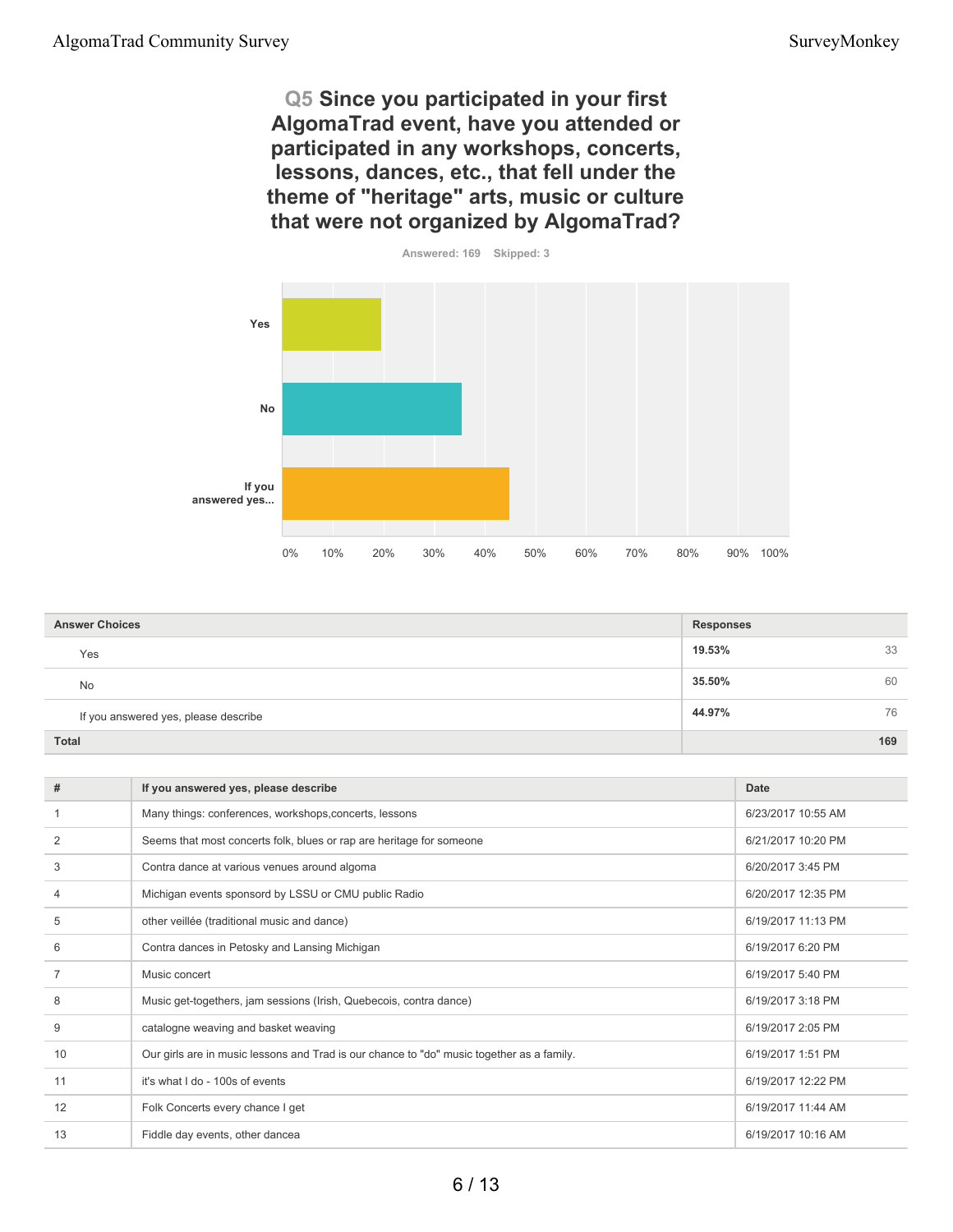| 14 | the Irish traditional dance workshop, the french Canandian workshop                                                                                                                                     | 6/19/2017 9:13 AM  |
|----|---------------------------------------------------------------------------------------------------------------------------------------------------------------------------------------------------------|--------------------|
| 15 | Dances, bird house making.                                                                                                                                                                              | 6/19/2017 8:54 AM  |
| 16 | Silk Road Music from Prologue to the Performing Arts                                                                                                                                                    | 6/19/2017 8:51 AM  |
| 17 | Fiddle workshops in Southern Ontario (Karen Reed, Goderich, Leahy, Chris Langan, Catskills)                                                                                                             | 6/19/2017 7:51 AM  |
| 18 | Heritage masonry at Algonquin                                                                                                                                                                           | 6/19/2017 7:08 AM  |
| 19 | House concerts, lessons and dances.                                                                                                                                                                     | 6/19/2017 6:52 AM  |
| 20 | Plays at Kiwanis Community Theatre                                                                                                                                                                      | 6/19/2017 5:57 AM  |
| 21 | Many - camps, workshops, concerts, lessons, dances                                                                                                                                                      | 6/19/2017 4:59 AM  |
| 22 | I have attendes concerts under this theme                                                                                                                                                               | 6/18/2017 11:11 PM |
| 23 | dance                                                                                                                                                                                                   | 6/18/2017 10:37 PM |
| 24 | Love to listen and watch the dancing                                                                                                                                                                    | 6/18/2017 10:21 PM |
| 25 | Concerts and workshops, many of them!                                                                                                                                                                   | 6/18/2017 10:06 PM |
| 26 | numerous concerts and dances                                                                                                                                                                            | 6/18/2017 3:43 PM  |
| 27 | number of concerts and contra dance events                                                                                                                                                              | 6/18/2017 3:08 PM  |
| 28 | Other community presenters and regional festivals                                                                                                                                                       | 6/18/2017 10:35 AM |
| 29 | <b>Rydal Bank Dinner Theatre</b>                                                                                                                                                                        | 6/18/2017 9:33 AM  |
| 30 | Re-enactments                                                                                                                                                                                           | 6/18/2017 9:11 AM  |
| 31 | Workshops                                                                                                                                                                                               | 6/18/2017 6:39 AM  |
| 32 | Workshops                                                                                                                                                                                               | 6/18/2017 6:39 AM  |
| 33 | AlgomaTrad introduced me to the world of traditional music, arts, and culture, and since then I have sought out other<br>venues closer to home during the year.                                         | 6/17/2017 11:19 PM |
| 34 | traditional music concerts, contra dances, and similar traditional dance events                                                                                                                         | 6/17/2017 10:27 PM |
| 35 | folk dancing elsewhere                                                                                                                                                                                  | 6/17/2017 10:14 PM |
| 36 | Dances, concerts, music workshops                                                                                                                                                                       | 6/17/2017 9:49 PM  |
| 37 | Metis club dance                                                                                                                                                                                        | 6/17/2017 9:11 PM  |
| 38 | Square dancing                                                                                                                                                                                          | 6/17/2017 5:17 PM  |
| 39 | Metis fiddler concert, Celtic concerts, and many art events                                                                                                                                             | 6/17/2017 5:15 PM  |
| 40 | I regularly play traditional music and dance and call traditional folk dances                                                                                                                           | 6/17/2017 2:55 PM  |
| 41 | Events at galleries, museums, historical sites                                                                                                                                                          | 6/17/2017 2:39 PM  |
| 42 | Toronto Fiddle Collective, Fiddle and Step Dance Contests across Ontario (Shelburne Fiddle Contest, Tavistock,<br>Pembroke, Donnybrook, etc), other music camps (Leahy Music Camp, Smithers Music Camp) | 6/17/2017 2:30 PM  |
| 43 | art events                                                                                                                                                                                              | 6/17/2017 1:59 PM  |
| 44 | classes at my local Art Center                                                                                                                                                                          | 6/17/2017 1:18 PM  |
| 45 | Goderich Celtic College, Hamilton Irish Arts, Hamilton English Country Dancers, and more                                                                                                                | 6/17/2017 12:43 PM |
| 46 | -other music camps, fiddle workshops, Inuktitut dances, etc.                                                                                                                                            | 6/17/2017 12:12 PM |
| 47 | My own celebration at camp                                                                                                                                                                              | 6/17/2017 11:47 AM |
| 48 | Live too far away, otherwise we would                                                                                                                                                                   | 6/17/2017 11:33 AM |
| 49 | Concerts, cultural events in surrounding communities                                                                                                                                                    | 6/17/2017 10:39 AM |
| 50 | Contradances                                                                                                                                                                                            | 6/17/2017 10:24 AM |
| 51 | Many, as my cultural life is rooted in the trad scene. Square / contra dances, fiddle 'n dance camps, dance<br>performances, etc.                                                                       | 6/17/2017 10:19 AM |
| 52 | I attend camps and dances o a regular basis before and after Algoma Trad                                                                                                                                | 6/17/2017 10:14 AM |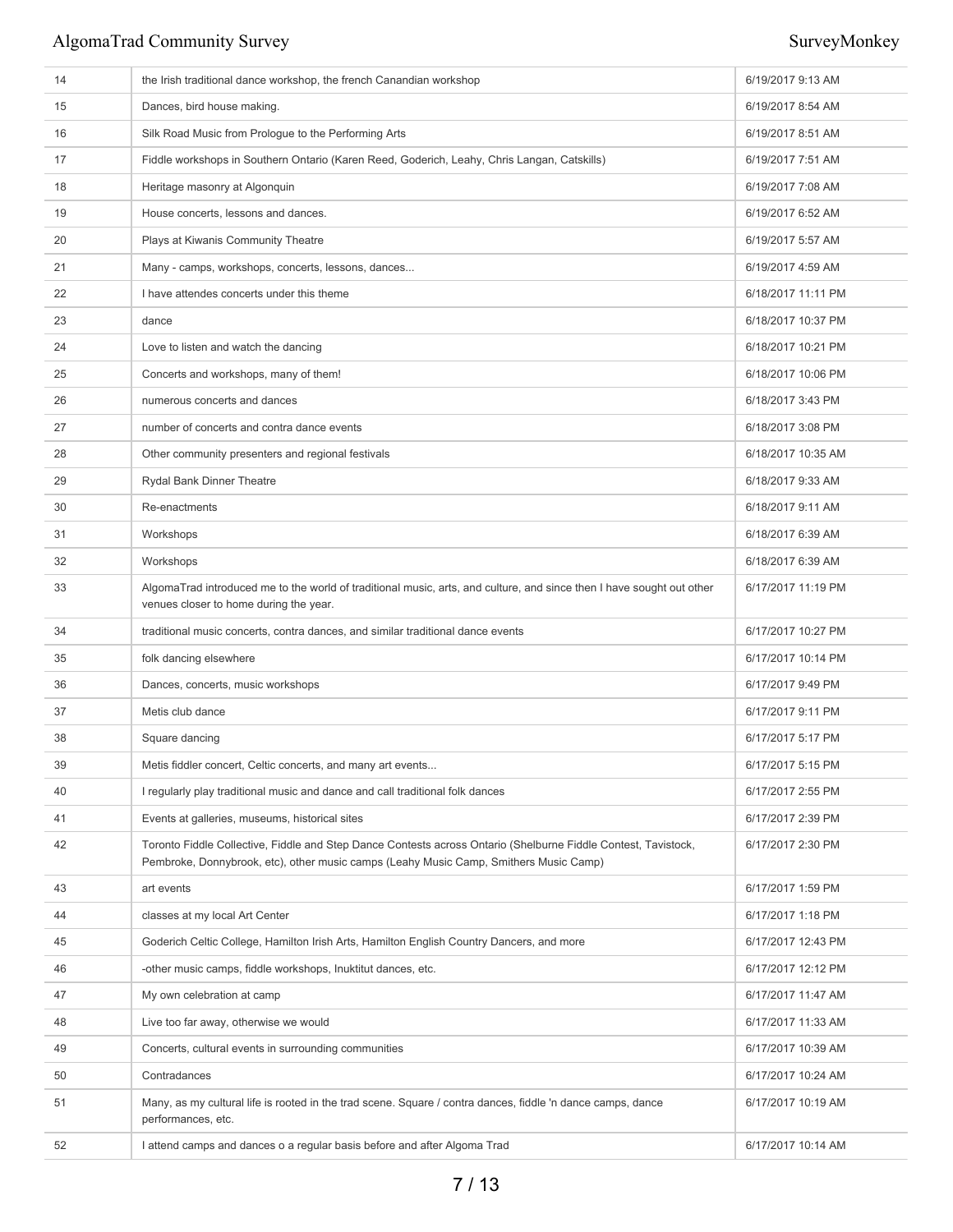| 53 | folk festivals, house concerts, museum events                                                                                                                                                                                                                                                                                                                                          | 6/17/2017 10:11 AM |
|----|----------------------------------------------------------------------------------------------------------------------------------------------------------------------------------------------------------------------------------------------------------------------------------------------------------------------------------------------------------------------------------------|--------------------|
| 54 | Folk Festivals, Country dance                                                                                                                                                                                                                                                                                                                                                          | 6/17/2017 9:49 AM  |
| 55 | Folk Festivals, Country dance                                                                                                                                                                                                                                                                                                                                                          | 6/17/2017 9:48 AM  |
| 56 | World Fiddle Day Toronto events (volunteer), Toronto Contra Dance (dancer, training as caller), Snug Harbour Dance<br>(city community dance organizer),, Water Dance (Midland Ont, volunteer videographer), Putting on the Dance<br>(Ottawa, training for dance organizers), Roncesvalles United Church (solstice dance leader), Sorauren Park<br>Community Festival (dance organizer) | 6/17/2017 9:39 AM  |
| 57 | Music lessons                                                                                                                                                                                                                                                                                                                                                                          | 6/17/2017 9:35 AM  |
| 58 | Music workshops and jams/ water colour classes/dances                                                                                                                                                                                                                                                                                                                                  | 6/17/2017 9:28 AM  |
| 59 | <b>Richards Landing Concert Series</b>                                                                                                                                                                                                                                                                                                                                                 | 6/17/2017 8:39 AM  |
| 60 | Haven't heard about any further recitals. Put me on show list please.                                                                                                                                                                                                                                                                                                                  | 6/17/2017 8:31 AM  |
| 61 | Art shows, concerts                                                                                                                                                                                                                                                                                                                                                                    | 6/17/2017 8:28 AM  |
| 62 | <b>Townhall concerts</b>                                                                                                                                                                                                                                                                                                                                                               | 6/17/2017 8:22 AM  |
| 63 | Festivals and dances                                                                                                                                                                                                                                                                                                                                                                   | 6/17/2017 8:20 AM  |
| 64 | Concerts, camps, workshop, festivals                                                                                                                                                                                                                                                                                                                                                   | 6/17/2017 8:11 AM  |
| 65 | Numerous Highland games, bagpipe competitions, Scottish Country dance, Burns night celebrations                                                                                                                                                                                                                                                                                        | 6/17/2017 8:07 AM  |
| 66 | Concerts, heritage arts                                                                                                                                                                                                                                                                                                                                                                | 6/17/2017 8:07 AM  |
| 67 | Midwest Piping Association events, Kincardine Highland Games, Milwaukee Highland Games, Chicago Highland<br>Games, Alma Highland Festival, Irish American Heritage Center Irish Fest Chicago, Danube Schwauben heritage<br>events                                                                                                                                                      | 6/17/2017 8:06 AM  |
| 68 | Mad for Trad workshop, Sudbury.                                                                                                                                                                                                                                                                                                                                                        | 6/17/2017 8:02 AM  |
| 69 | Concerts, music lessons                                                                                                                                                                                                                                                                                                                                                                | 6/17/2017 8:00 AM  |
| 70 | Other music camps, festivals, house concerts, presentations, dances                                                                                                                                                                                                                                                                                                                    | 6/17/2017 7:46 AM  |
| 71 | Halliburton school of the arts classes                                                                                                                                                                                                                                                                                                                                                 | 6/17/2017 7:44 AM  |
| 72 | Several traditional dances, playing trad music, attending trad music prrformsnces                                                                                                                                                                                                                                                                                                      | 6/17/2017 7:39 AM  |
| 73 | Appalachian program                                                                                                                                                                                                                                                                                                                                                                    | 6/17/2017 7:13 AM  |
| 74 | festivals, concerts, pageants, workshops at museums and other venues                                                                                                                                                                                                                                                                                                                   | 6/17/2017 7:07 AM  |
| 75 | <b>PEI Music Festivals</b>                                                                                                                                                                                                                                                                                                                                                             | 6/17/2017 1:32 AM  |
| 76 | Participation in entertaining at a fair.                                                                                                                                                                                                                                                                                                                                               | 6/17/2017 12:54 AM |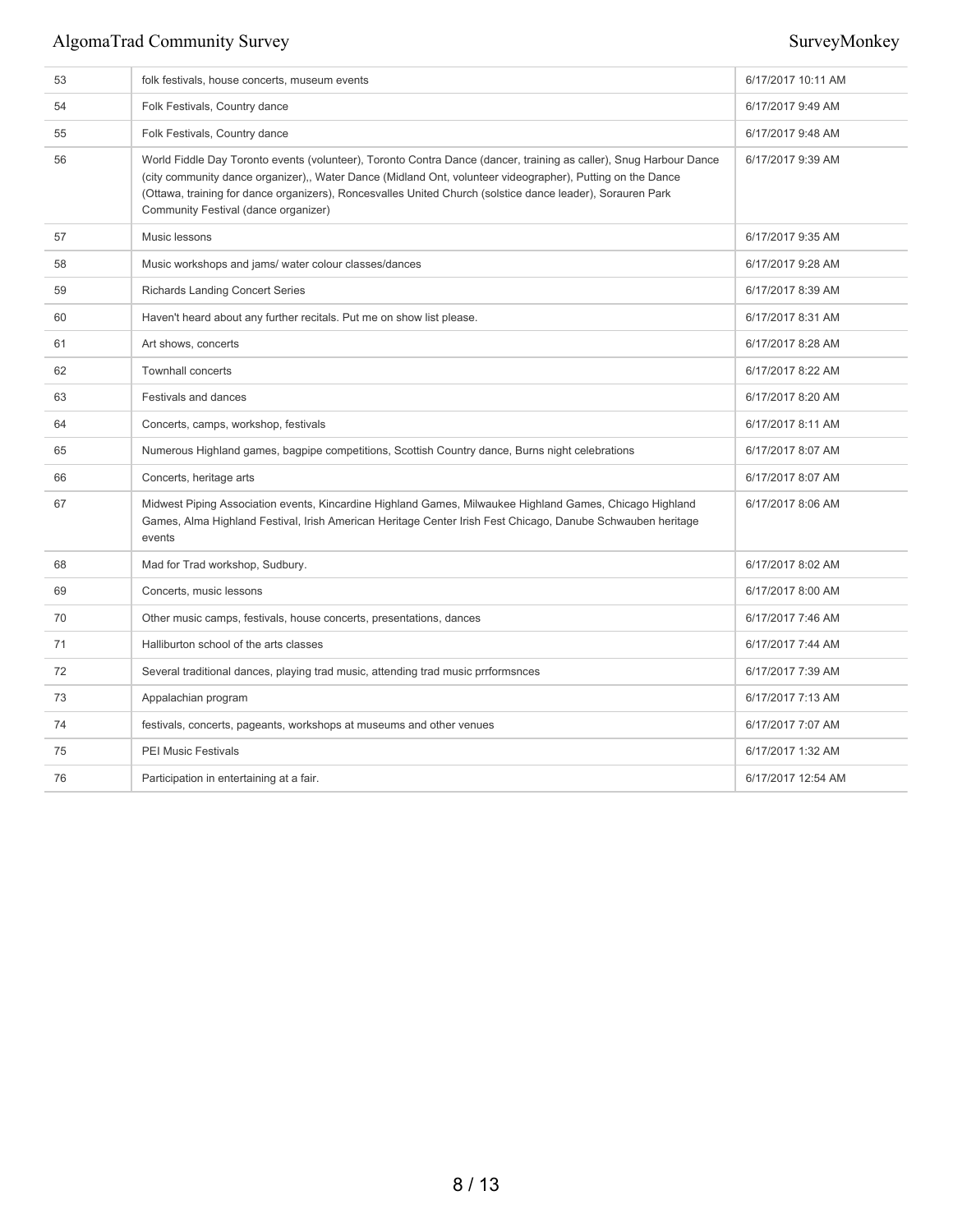**Q6 Do you feel that your participation or attendance in this heritage art, music or cultural event (from question 5) was a direct result of your participation or attendance in an AlgomaTrad event (workshop, concert, lesson, dance, etc.)?**



| <b>Answer Choices</b> | <b>Responses</b> |
|-----------------------|------------------|
| Yes                   | 52.17%<br>72     |
| No                    | 31.88%<br>44     |
| Not sure              | 15.94%<br>22     |
| Total                 | 138              |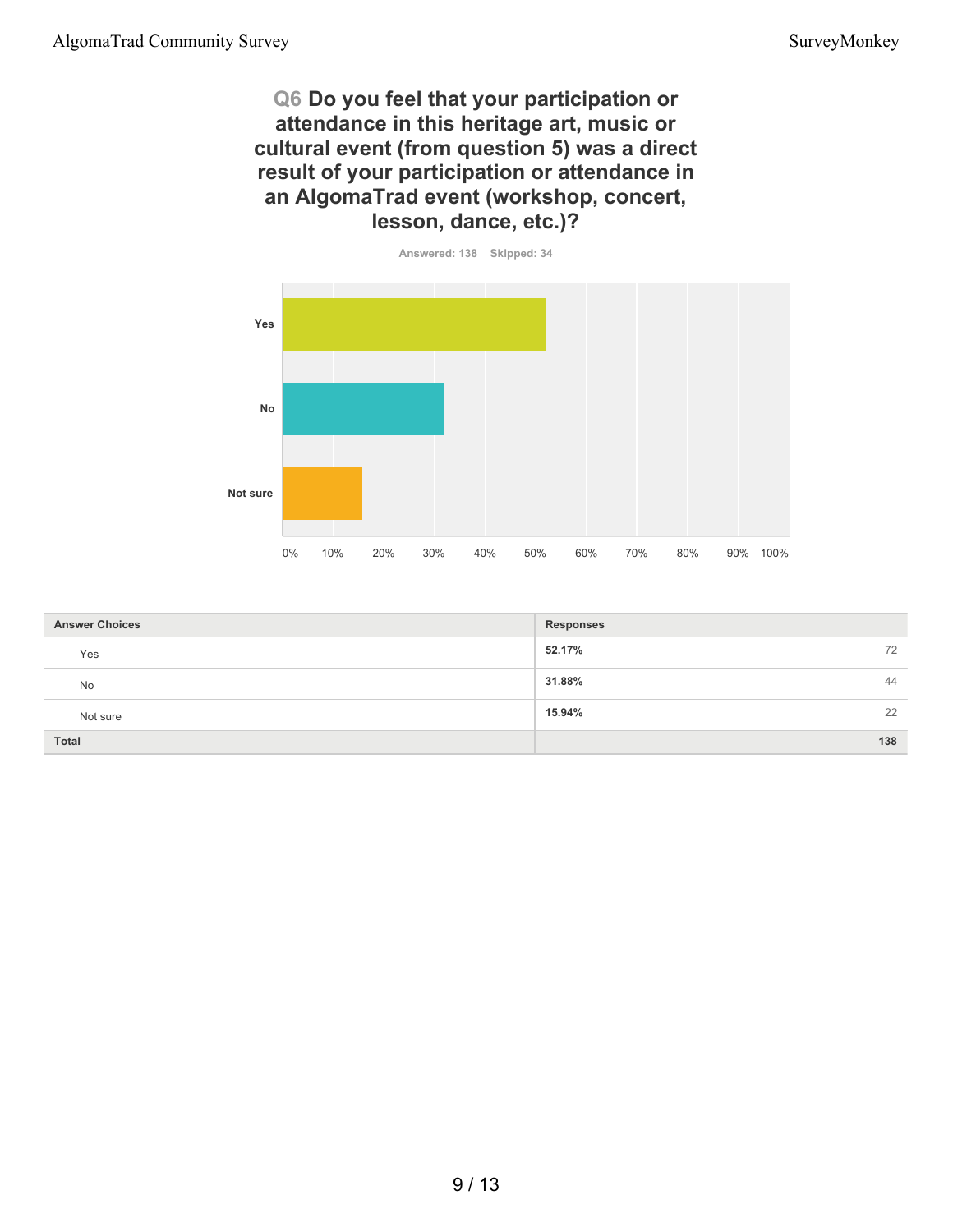### **Q7 Has your experience with AlgomaTrad inspired you to take on any art or cultural leadership roles in your community?**



| <b>Answer Choices</b> |                                      | <b>Responses</b> |     |
|-----------------------|--------------------------------------|------------------|-----|
|                       | Yes                                  | 11.66%           | 19  |
|                       | <b>No</b>                            | 53.37%           | 87  |
|                       | If you answered yes, please explain: | 34.97%           | 57  |
| <b>Total</b>          |                                      |                  | 163 |

| #              | If you answered yes, please explain:                                                                                                                                                                                            | Date               |
|----------------|---------------------------------------------------------------------------------------------------------------------------------------------------------------------------------------------------------------------------------|--------------------|
|                | Pat and Julie are inspiring people. They give me energy and ideas for my work at Canadian Heritage.                                                                                                                             | 6/23/2017 10:55 AM |
| $\overline{2}$ | am thrilled that contra dancing is becoming popular with a sector of the population that is seldom seen at other<br>events. It is not my cup of tea but it has caused me to be more supportive of other music/dance endeavours. | 6/22/2017 8:13 AM  |
| 3              | attend every concert and dance and workshop that I'm able to. Mane many more if i lived closer!!!!                                                                                                                              | 6/20/2017 4:36 AM  |
| 4              | provided art classes at AlgomaTrad as volunteer staff and subsequently at an art center in Sault Michigan                                                                                                                       | 6/19/2017 6:20 PM  |
| 5              | Dance caller                                                                                                                                                                                                                    | 6/19/2017 4:57 PM  |
| 6              | The inspiration I get in participation and discussions with the Algoma Trad people help me continue to feel the energy<br>and have new ideas for the literary festival I run locally.                                           | 6/19/2017 1:51 PM  |
|                | I was doing it already but Algoma trad always brings new creative energy to the work                                                                                                                                            | 6/19/2017 12:22 PM |
| 8              | On board of Toronto dance organization                                                                                                                                                                                          | 6/19/2017 10:16 AM |
| 9              | am part of the Algoma Trad board                                                                                                                                                                                                | 6/19/2017 9:13 AM  |
| 10             | My family and I have been involved in some projects tjat we learned of from Algoma Trad.                                                                                                                                        | 6/19/2017 8:54 AM  |
| 11             | Not yet but a leadership role would be rewarding. Better than being on a condo boardthat experience drains my<br>soul:)                                                                                                         | 6/19/2017 7:51 AM  |
| 12             | Hosting concerts and teaching ukulele at schools.                                                                                                                                                                               | 6/19/2017 6:52 AM  |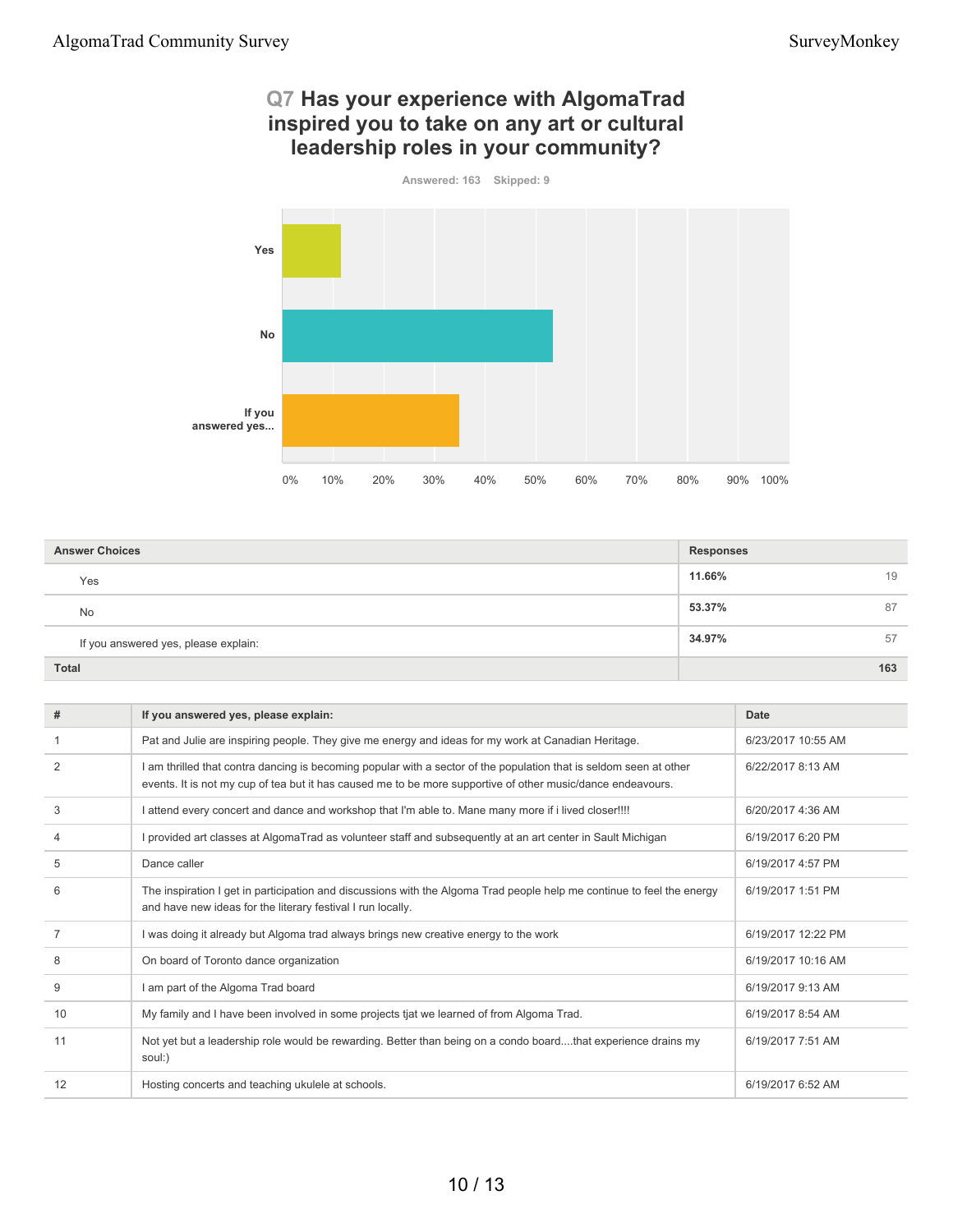| 13 | Attending AlgomaTrad helped give me the insight, inspiration and confidence to branch out in my own work as a fiddle<br>instructor and to create more jam, dance and social opportunities for my students as well as planning for a cross-<br>cultural Canadian fiddle exchange with the Valley Youth Fiddlers (Smithers BC) and the Bad to the Bow (Gibsons BC)<br>youth fiddle groups.                                                                                                                                                                                                     | 6/19/2017 4:59 AM  |
|----|----------------------------------------------------------------------------------------------------------------------------------------------------------------------------------------------------------------------------------------------------------------------------------------------------------------------------------------------------------------------------------------------------------------------------------------------------------------------------------------------------------------------------------------------------------------------------------------------|--------------------|
| 14 | concert promoter                                                                                                                                                                                                                                                                                                                                                                                                                                                                                                                                                                             | 6/18/2017 10:37 PM |
| 15 | It has inspired me to expand my recording studio                                                                                                                                                                                                                                                                                                                                                                                                                                                                                                                                             | 6/18/2017 10:21 PM |
| 16 | I routinely organize music nights with various friends and try to include new ones in - it has been a very popular and<br>growing event!                                                                                                                                                                                                                                                                                                                                                                                                                                                     | 6/18/2017 10:06 PM |
| 17 | led me to host house concerts with Algomatrad staff                                                                                                                                                                                                                                                                                                                                                                                                                                                                                                                                          | 6/18/2017 3:43 PM  |
| 18 | As a longtime organizer and like-minded presenter, knowing Algoma Trad is also engaged in these activities helps me<br>continue with ours.                                                                                                                                                                                                                                                                                                                                                                                                                                                   | 6/18/2017 10:35 AM |
| 19 | Bruce Mines Chamber events and maybe a concert series                                                                                                                                                                                                                                                                                                                                                                                                                                                                                                                                        | 6/18/2017 9:33 AM  |
| 20 | Bee yard tours in my own apiary.                                                                                                                                                                                                                                                                                                                                                                                                                                                                                                                                                             | 6/18/2017 9:11 AM  |
| 21 | Organizing a couple contra dances in our community                                                                                                                                                                                                                                                                                                                                                                                                                                                                                                                                           | 6/18/2017 8:08 AM  |
| 22 | I answered yes. (note that it moved my check mark from yes to here so I hope that is ok. I am inspired by algomatrad.<br>I want to encourage the arts now in all mediums. I had never been involved before and now I try to get involved where<br>I can. Infact when I travel now, I make sure to get out and support the arts where ever I go. I want to encourage<br>people to come try it for the first time because like me, it changes you. So I have gone from ignorant of the arts to a<br>strong promoter/advertiser - so that's my leadership role. I'm a walking advertisement.    | 6/18/2017 12:29 AM |
| 23 | AlgomaTrad inspired me to persue traditional music after camp and become a leader in my community back home.                                                                                                                                                                                                                                                                                                                                                                                                                                                                                 | 6/17/2017 11:19 PM |
| 24 | Started a monthly music session in my area for traditional Ontario music                                                                                                                                                                                                                                                                                                                                                                                                                                                                                                                     | 6/17/2017 9:49 PM  |
| 25 | Help to found members for the club                                                                                                                                                                                                                                                                                                                                                                                                                                                                                                                                                           | 6/17/2017 9:11 PM  |
| 26 | I see culture through new eyes and try to pass on heritage arts to my children.                                                                                                                                                                                                                                                                                                                                                                                                                                                                                                              | 6/17/2017 6:52 PM  |
| 27 | I would love to see more mixed ages participating in the folk arts. I try to get that to happen when I can.                                                                                                                                                                                                                                                                                                                                                                                                                                                                                  | 6/17/2017 2:55 PM  |
| 28 | It has reinforced the importance of creating the community you want to live in - and has inspired me to do more!                                                                                                                                                                                                                                                                                                                                                                                                                                                                             | 6/17/2017 2:39 PM  |
| 29 | I want to continue teaching other folks step dance, fiddle and piano, in the traditional Canadian styles. Algoma Trad<br>was such an excellent experience for instructors and participants because you leave the camp wanting to learn more<br>and particiapte more in the traditional Canadian styles of music. It's such a fun thing to play fiddle music and step<br>dance and want it to continue for future generations.                                                                                                                                                                | 6/17/2017 2:30 PM  |
| 30 | Would love to but health is not good.                                                                                                                                                                                                                                                                                                                                                                                                                                                                                                                                                        | 6/17/2017 1:59 PM  |
| 31 | I am performing at concerts, busking and playing at the seniors home.                                                                                                                                                                                                                                                                                                                                                                                                                                                                                                                        | 6/17/2017 1:55 PM  |
| 32 | just seeing how a small group can make a difference helped encourage me to step up, reach out, and expand.                                                                                                                                                                                                                                                                                                                                                                                                                                                                                   | 6/17/2017 1:18 PM  |
| 33 | play in a local band for charity events, started a trad jam in my community, lead worship in my church                                                                                                                                                                                                                                                                                                                                                                                                                                                                                       | 6/17/2017 12:43 PM |
| 34 | -continuing to coordinate music opportunities for youth in your community (fiddle club, elementary choir, youth music<br>camp associated with the community music fest, ukelele learning, Inuktitut Dances, accordion workshops, Music and<br>Dance Summit for Qikiqtani (Baffin youth), etc.)                                                                                                                                                                                                                                                                                               | 6/17/2017 12:12 PM |
| 35 | I'm too old                                                                                                                                                                                                                                                                                                                                                                                                                                                                                                                                                                                  | 6/17/2017 11:47 AM |
| 36 | I have organized fiddle events for years, but it has influenced the way I do so now profoundly                                                                                                                                                                                                                                                                                                                                                                                                                                                                                               | 6/17/2017 11:33 AM |
| 37 | Calling dances in schools                                                                                                                                                                                                                                                                                                                                                                                                                                                                                                                                                                    | 6/17/2017 10:24 AM |
| 38 | I was already entrenched in leadership roles, as well as "follower" roles! So not "inspired", but continuing down the<br>road!                                                                                                                                                                                                                                                                                                                                                                                                                                                               | 6/17/2017 10:19 AM |
| 39 | It was part of the path and we were organizing regular square dances whenever there was a fiddler available                                                                                                                                                                                                                                                                                                                                                                                                                                                                                  | 6/17/2017 10:14 AM |
| 40 | house concerts, biweekly community folk orchestra                                                                                                                                                                                                                                                                                                                                                                                                                                                                                                                                            | 6/17/2017 10:11 AM |
| 41 | I believe AlgomaTrad's ongoing relentless efforts to bring people together are without a doubt a big part of the reason<br>why there is such a tight-knit community of young traditional musicians in Northern Ontario. Having been a part of this<br>inclusive AlgomaTrad community, I can see the huge impact AlgomaTrad has on people. So in part, AlgomaTrad has<br>inspired me to organize multi-generational musical jams and concerts here in my community. It's clear that community<br>doesn't just happen on its own; someone has to take the initiative to bring people together. | 6/17/2017 9:57 AM  |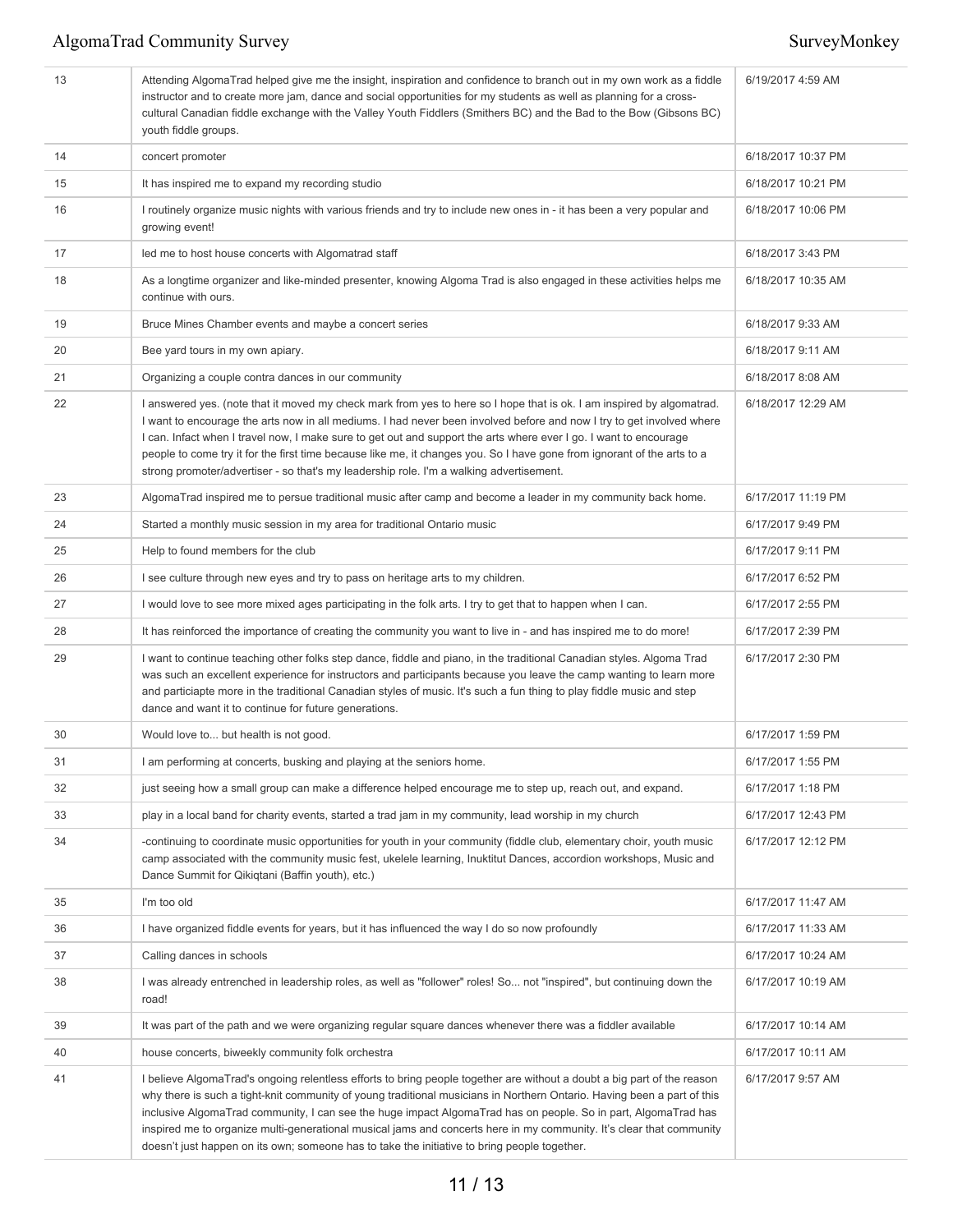| 42 | I started Square Dance for Hope in downtown Toronto which for two years held monthly community dances to share<br>folk dance with neighbours and benefit a Kenyan school for orphans; received Mary Kay Friday grant from Country<br>Dance and Song Society to pay young musicians to play at that dance; organized a newcomer-and-neighbour<br>Welcome Dance for Syrian refugees, a free dance where Middle Eastern, Ontario and other folk dances were shared;<br>have received a Toronto Arts Council grant to hold four such Welcome Dances in the city in 2017, and I was accepted<br>for graduate study at York University on the benefits of community heritage dance to reduce urban isolation and<br>promote cohesion and mental health. | 6/17/2017 9:39 AM  |
|----|---------------------------------------------------------------------------------------------------------------------------------------------------------------------------------------------------------------------------------------------------------------------------------------------------------------------------------------------------------------------------------------------------------------------------------------------------------------------------------------------------------------------------------------------------------------------------------------------------------------------------------------------------------------------------------------------------------------------------------------------------|--------------------|
| 43 | Started weekly music jam in local community                                                                                                                                                                                                                                                                                                                                                                                                                                                                                                                                                                                                                                                                                                       | 6/17/2017 9:28 AM  |
| 44 | I teach music I learned at Algomatrad.                                                                                                                                                                                                                                                                                                                                                                                                                                                                                                                                                                                                                                                                                                            | 6/17/2017 9:22 AM  |
| 45 | Started a local session group with 12 muscians                                                                                                                                                                                                                                                                                                                                                                                                                                                                                                                                                                                                                                                                                                    | 6/17/2017 8:56 AM  |
| 46 | Volunteering and attending concerts and dances                                                                                                                                                                                                                                                                                                                                                                                                                                                                                                                                                                                                                                                                                                    | 6/17/2017 8:39 AM  |
| 47 | Instrument Making/Repair                                                                                                                                                                                                                                                                                                                                                                                                                                                                                                                                                                                                                                                                                                                          | 6/17/2017 8:36 AM  |
| 48 | Not sure in what capacity, but would be willing to help out.                                                                                                                                                                                                                                                                                                                                                                                                                                                                                                                                                                                                                                                                                      | 6/17/2017 8:31 AM  |
| 49 | Not sure in what capacity, but would be willing to help out.                                                                                                                                                                                                                                                                                                                                                                                                                                                                                                                                                                                                                                                                                      | 6/17/2017 8:26 AM  |
| 50 | Initiated music group in our church community                                                                                                                                                                                                                                                                                                                                                                                                                                                                                                                                                                                                                                                                                                     | 6/17/2017 8:22 AM  |
| 51 | Hosting house concerts                                                                                                                                                                                                                                                                                                                                                                                                                                                                                                                                                                                                                                                                                                                            | 6/17/2017 8:20 AM  |
| 52 | Outreach, offering more dances and workshops and events                                                                                                                                                                                                                                                                                                                                                                                                                                                                                                                                                                                                                                                                                           | 6/17/2017 8:11 AM  |
| 53 | But I might when and if the opportunity came up                                                                                                                                                                                                                                                                                                                                                                                                                                                                                                                                                                                                                                                                                                   | 6/17/2017 8:07 AM  |
| 54 | Definitely seeing Pat rocking out on the pipes is motivational! Introduces a new element to piping as part of a band and<br>ability to play alongside piano (Julie yay!)                                                                                                                                                                                                                                                                                                                                                                                                                                                                                                                                                                          | 6/17/2017 8:06 AM  |
| 55 | Organized a volunteer folk orchestra in Norfolk County, Ontario.                                                                                                                                                                                                                                                                                                                                                                                                                                                                                                                                                                                                                                                                                  | 6/17/2017 7:07 AM  |
| 56 | Researching, advocating and facilitating.                                                                                                                                                                                                                                                                                                                                                                                                                                                                                                                                                                                                                                                                                                         | 6/17/2017 1:32 AM  |
| 57 | Hosting a traditional dance with live traditional music.                                                                                                                                                                                                                                                                                                                                                                                                                                                                                                                                                                                                                                                                                          | 6/17/2017 12:54 AM |